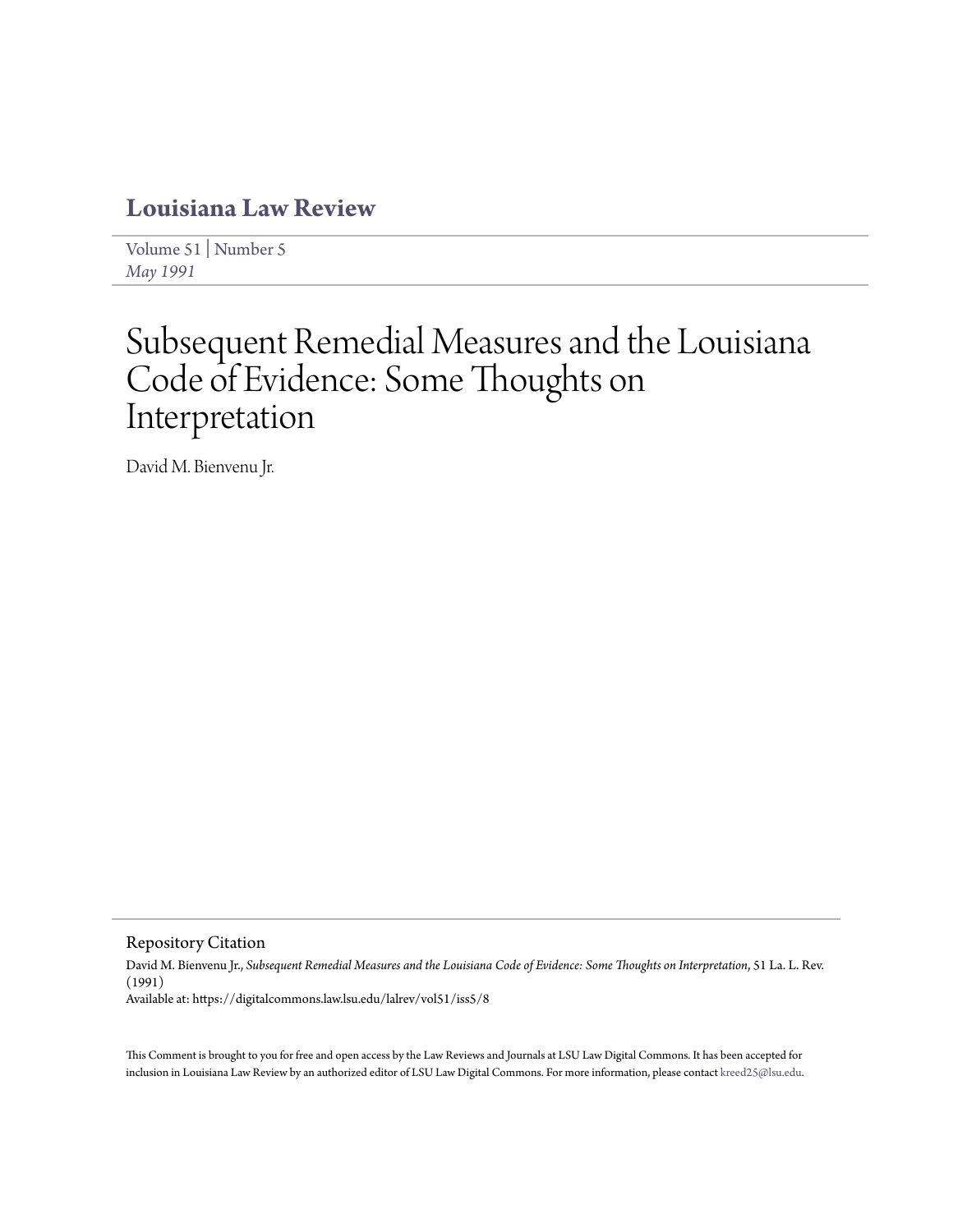# **Subsequent Remedial Measures and the Louisiana Code of Evidence: Some Thoughts on Interpretation**

#### I. INTRODUCTION

The adoption of the Louisiana Code of Evidence' manifests legislative will aimed at modernizing and unifying existing statutory and jurisprudential authority which previously governed the admissibility of evidence in Louisiana courtrooms.' The Louisiana Code of Evidence follows the basic structure of the Federal Rules of Evidence and in so doing imbues Louisiana evidence law with principles and rules promulgated **by** the federal judicial system and state jurisdictions that have followed the federal model.3 However, the Louisiana Code of Evidence is **by** no means a carbon copy of its federal counterpart. The work of the Louisiana State Law Institute and influence of groups actively involved in the legislative process has produced a divergence between Louisiana's evidentiary rules and the Federal Rules of Evidence.<sup>4</sup> The adherence of the Louisiana Code of Evidence to the structure and precepts of the federal rules is qualified **by** areas of dissatisfaction with substantive policy choices articulated **by** the Federal Rules of Evidence. Hence, the Louisiana Code of Evidence and the Federal Rules of Evidence are different breeds of the same animal, and the Louisiana Code is embodied with rules and concerns which reflect different policy choices along with various local interests involved in its creation.

Louisiana's present code article governing the admissibility of subsequent remedial measures exemplifies a rule which distinguishes the

**3. Id.** at **IX.**

4. The day before the Code's consideration **by** the Senate Judiciary Committee was the setting for a massive compromise session **by** groups interested in the policies enunciated **by** the Louisiana Code of Evidence. Among those involved were the Louisiana Trial Lawyer's Association, the Louisiana District Attorney's Association, the Women's Lobby Network and the Louisiana Coalition Against Domestic Violence. The original bill, which reflected the work of the Louisiana State Law Institute, was amended to protect the concerns of the lobbying groups listed above. For a complete discussion of the Louisiana Code of Evidence's development, see Pugh, Force, Rault and Triche, The Louisiana Code of Evidence-A Retrospective and Prospective View, 49 La. L. Rev. **689 (1989).** Subsequently reproduced in La. Evid. Handbk., supra note 2.

Copyright **1991, by LOUISIANA** LAW **REvIEW.**

**<sup>1.</sup>** The Louisiana Code of Evidence became effective January **1, 1989 (1988** La. Acts No. **515).**

<sup>2.</sup> **G.** Pugh, R. Force, *G.* Rault & K. Triche, Handbook of Louisiana Evidence Law V-IX (West **1989)** [hereinafter La. Evid. Handbk.].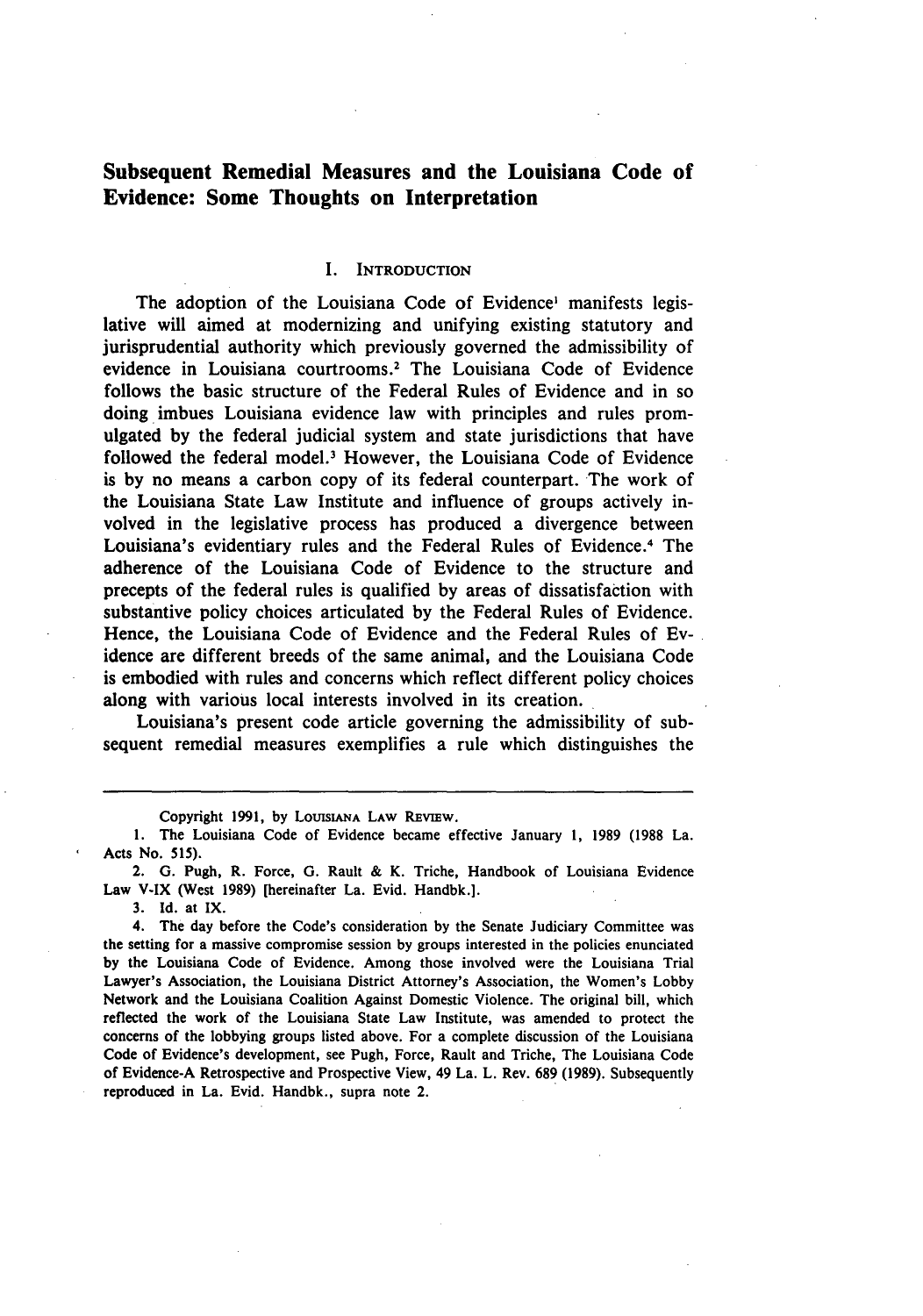Louisiana Code of Evidence from the Federal Rules of Evidence. **Al**though the Louisiana Code of Evidence article 407 is similar in structure and principle to Federal Rule 407, the article significantly deviates in substance from the federal provision.' Louisiana Code of Evidence article 407 reads:

In a civil case, when, after an event, measures are taken which, if taken previously, would have made the event less likely to occur, evidence of the subsequent measures is not admissible to prove negligence or culpable conduct in connection with the event. This article does not require the exclusion of subsequent measures when offered for another purpose, such as proving ownership, authority, knowledge, control, or feasibility of precautionary measures, or for attacking credibility.

There are several reasons why interpretation and application of the new article will be problematical for courts. First, there has been considerable controversy over the application and proper interpretation of Federal Rule 407 since the enactment of the Federal Rules of Evidence.<sup>6</sup> Hence, even though federal sources are available for use in interpreting the Louisiana article when the federal rule is similarly worded, those sources can be confusing.<sup>7</sup> Second, where substantive differences between the Louisiana article and the federal rule exist, legislative history, substantive tort law, and pre-code jurisprudence<sup>8</sup> make interpretation of article 407 difficult. This comment will endeaver to explore and solve the various problems which might arise in interpreting Louisiana Code of Evidence article 407 in light of the article's language, prior federal and Louisiana jurisprudence, legislative history, and substantive tort law.

**8.** Toups v. Sears Roebuck and Co., 507 So. 2d 809 (La. 1988).

<sup>5.</sup> Fed. R. Evid. 407 reads:

When after an event, measures are taken which, if taken previously, would have made the event less likely to occur, evidence of subsequent measures is not admissible to prove negligence or culpable conduct in connection with the event. This rule does not require the exclusion of evidence of subsequent measures when offered for another purpose, such as providing ownership, control, feasibility of precautionary measures, if controverted, or impeachment.

<sup>6.</sup> The Federal Rules of Evidence became effective July 1, 1975. Pub. L. No. **93- 595,** 88 Stat. 926.

<sup>7.</sup> See Hoffman and Zuckerman, Tort Reform and Rules of Evidence: Saving the Rule Excluding Subsequent Remedial Actions, 22 Tort & Ins. L.J. 497 (1987); Note, Admissibility of Subsequent Remedial Measure Evidence in Diversity Actions Based on Strict Products Liability, 53 Fordham L. Rev. 1485 (1985); Note, Admissibility of Remedial Measures Evidence in Products Liability Actions: Towards a Balancing Test, 39 Hastings L.J. 1197 (1988); Comment, Admissibility of Subsequent Remedial Measures as Evidence in Texas, St. Mary's L.J. 121 (1988); Comment, The Impeachment Exception to Rule 407: Limitations on the Introduction of Subsequent Measures, 42 U. Miami L. Rev. 901 (1988); Note, Comity and Tragedy: The Case of Rule 407, 38 Vand. L. Rev. 585 (1985).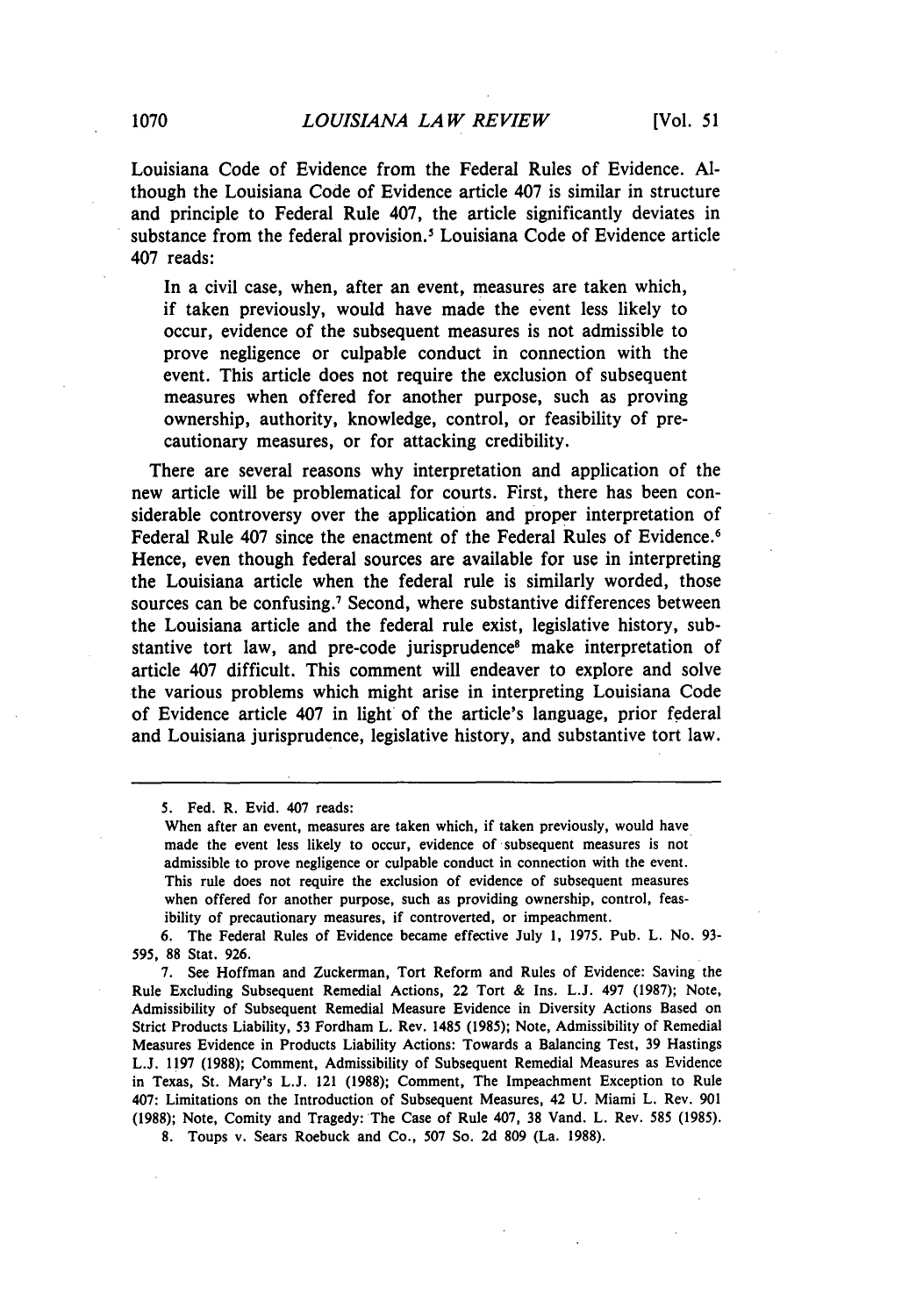In accordance with the Code of Evidence, the analytic framework for resolving these problems shall be guided **by** dual concerns of fairness and efficiency in administering the law of evidence.<sup>9</sup>

The evolution of the rule excluding evidence of subsequent remedial measures in tort cases will be traced from its common law inception to its adoption **by** Congress for the Federal Rules of Evidence. The general rule against admissibility will be analyzed with special emphasis afforded to problems associated with applying the rule in areas other than pure negligence cases. Louisiana's provision will be analyzed in light of our state's tort system. The comment will conclude that the general rule of 407 should be applied to exclude evidence of subsequent remedial measures in all delictual action to insure fair application of the article's evidentiary protection.

The comment will also explore 407's unique exceptions to exclusion of subsequent remedial measure. Assessing the effect of the "knowledge" exception will pose the question whether Louisiana Code of Evidence article 407 is workable in light of its historical purpose. The comment will conclude that the "knowledge" exception might result in evidence of subsequent measures being admitted to prove negligence while being excluded to prove other issues of delictual liability.

#### II. LEOAL HISTORY

The common law of negligence provided the initial battleground which spawned the rule excluding subsequent remedial measures to show a defendant's culpable conduct. 10 Baron Bramwell of the English Court of Exchequer laid the cornerstone of the rule when he stated:

[P]eople do not furnish evidence against themselves **by** adopting a new plan in order to prevent the recurrence of an accident. **I** think that a proposition to the contrary would be barbarous. It would be, as I have often had occasion to tell jurors, to hold that, because the world gets wiser as it gets older, therefore it was foolish before.<sup>11</sup>

Likewise, the United States Supreme Court recognized the rule in Columbia Railroad Company v. Hawthorne.'2 The suit in Columbia Railroad was brought to recover damages resulting from an allegedly unsafe and defective machine used in a sawmill. The machine was altered

**<sup>9.</sup>** La. Code Evid. art. 102.

**<sup>10.</sup>** Hoffman and Zuckerman, supra note **7,** at **498-99.**

**<sup>11.</sup>** Hart v. Lancashire **&** Yorkshire Railway Co., 21 L.T.R **N.S. 261, 263 (1869)** (Cited **by** the Advisory Committee on the Proposed Rules of Evidence in support of Fed. R. Evid. 407 (Advisory Committee's note)).

<sup>12. 144</sup> **U.S.** 202, 12 **S.** Ct. **591 (1892).**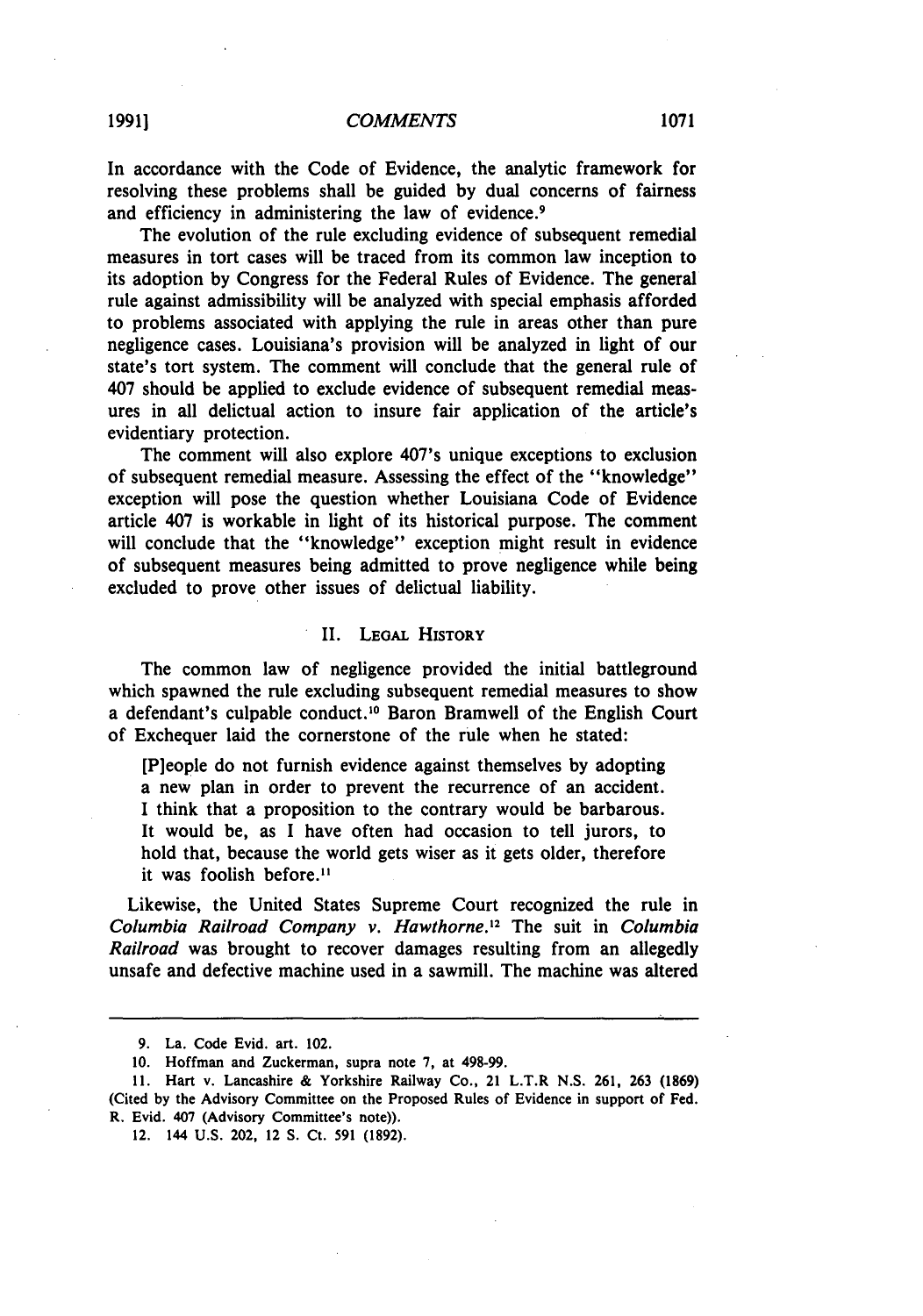$\ddot{\phantom{0}}$ 

after the accident and the plaintiff sought to introduce evidence of the alteration to prove the negligence of the corporation owning the sawmill. The Court held that admission of the evidence would "distract the minds of the jury from the real issue, and create a prejudice against the defendant."<sup>13</sup> The opinion illustrates early legal thought on issues regarding the admissibility of evidence by balancing the probative value of evidence, the risks of juror confusion, and prejudice to the defendant.<sup>14</sup>

Over the years, decisions excluding such evidence have focused less on the lack of probative value offered by the evidence. Instead, the exclusion has been justified by a policy of encouraging, or not discouraging, the undertaking of subsequent safety measures.'" The argument in support of the rule postulates that admission of subsequent repairs would be tantamount 'to permitting an inference of fault and that all defendants, negligent and prudent, would be discouraged from improving the place, thing, or behavior which caused the injury.<sup>16</sup>

While the policy consideration is the primary justification offered by courts in excluding such evidence, the rule is also based in part on the relevancy judgment that other reasons exist for a defendant to make a change or repair after the occurrence of an accident. Once evidence of the repair is admitted, ensuing juror confusion from relevancy assessments is apt to prejudice the defendant by raising the inference that such repairs are acknowledgments of negligence by the party making the repair. **' 7** The common law rule excluding subsequent remedial measures as evidence of negligence has been accepted in some form by every state except Maine.<sup>18</sup>

Today, exceptions to the exclusionary rule include offering subsequent remedial measures to prove ownership or control<sup>19</sup> and presenting such evidence to illustrate the feasibility of precautionary measures.<sup>20</sup> Likewise, the rule is not applicable when assessing evidence which rebuts assertions made by an opposing party. Furthermore, when the repairs

18. Note, supra note 17, at 1486. Me. R. Evid. provides: "When after an event, measures are taken which if taken previously, would have made the event less likely to occur, evidence of the subsequent measures is admissible."

**19.** Wigmore, supra note **16,** § **283,** at **158.**

20. Fed. R. Evid. 407. See also Rule 407, Fed. R. Evid. 207 Advisory Committee's Note.

**<sup>13.</sup>** Id. at 207.

<sup>14.</sup> **Id.** at 208.

<sup>15.</sup> E. Cleary, McCormick on Evidence, § 275, at 815 (3d ed. 1984).

<sup>16.</sup> Wigmore, II Wigmore on Evidence, § 283 (3d ed. 1940).

<sup>17.</sup> Granada Steel Industries, Inc. v. Alabama Oxygen Co., 695 F.2d 883, **887** (5th Cir. 1983); 29 Am. Jur. 2d Evidence § 275; Note, Admissibility of Subsequent Remedial Measures Evidence in Diversity Actions Based on Strict Product Liability, 53 Fordham L. Rev. 1485, 1486 (1985).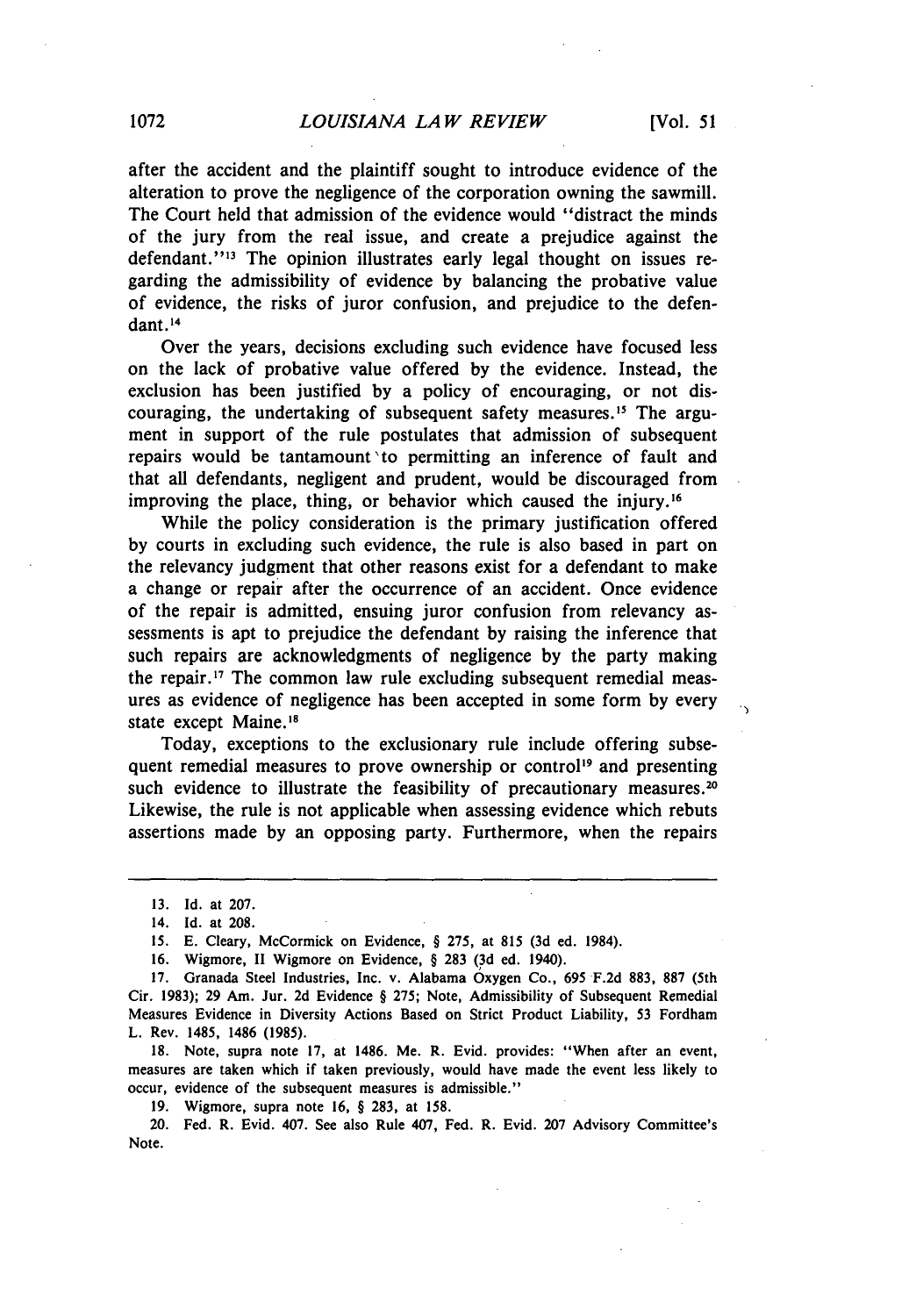# *COMMENTS* **1073 19911**

or changes are precipitated **by** third persons, the policy grounds for *per se* exclusion are no longer at issue and the tendency of courts is to admit the evidence subject to general relevancy requirements and the 40321 balancing test.<sup>22</sup>

The merging of the common law rule into Federal Rule of Evidence 407 represents congressional recognition of two fundamental concerns. First, the conduct evidenced by subsequent measures has alternate explanations and is therefore not an admission of fault. Secondly, Congress sought to avoid discouraging persons from taking steps which make the world safer for fear of having subsequent prudence admissible at trial.<sup>23</sup> Louisiana's adoption of a provision similar to the federal rule evidences concerns similar to those held **by** federal policy makers. <sup>24</sup>

#### III. THE STRICT LIABILITY DILEMMA

The development of strict liability<sup>25</sup> over the past several decades has tested the applicability of the established rule which excludes evidence of subsequent remedial measures. Some courts have held that evidence of subsequent remedial measures is admissible in product liability cases. <sup>26</sup>

21. Fed. R. Evid. 403 reads: "Although relevant, evidence may be excluded if its probative value is substantially outweighed **by** the danger of unfair prejudice, confusion of the issues, or misleading the jury, or **by** considerations of undue delay, waste of time, or needless presentation of cumulative evidence."

23. A rule which allowed the admission of subsequent remedial measures would act as a deterrent toward taking prudent measures after an accident. Fed. R. Evid. 407, Advisory Committee's Note.

24. La. Evid. Handbk., supra note 2, at 217, Article 407, Author's Note (1).

25. To establish strict liability in tort, a plaintiff must prove that the defendant marketed a defective-unreasonably dangerous-product. Although the inquiry focuses on the condition of the product, the condition of the product imputes to the conduct of the manufacturer thereby providing a variation of the reasonable man standard applied in negligence. Keeton, Dobbs, Keeton and Owen, Prosser and Keeton on Torts, § 99, at 695 (5th ed. 1984) [hereinafter Keeton]. See also Restatement (Second) of Torts § 402A (1965):

**(1)** one who sells any product in a defective condition unreasonably dangerous to the user or consumer or to his property is subject to liability for physical harm thereby caused to the ultimate user or consumer, or to his property, if

- (a) the seller is engaged in the business of selling such a product, and
- (b) it is expected to and does reach the user or consumer without substantial change in the condition in which it is sold.

(2) The rule stated in Subsection **(1)** applies although

- (a) the seller has exercised all possible care in the preparation and sale of his product, and
- **(b)** the user or consumer has not bought the product from or entered into any contractual relation with the seller.

26. Sutkowski v. Universal Marion Corp., 5 **Ill..App.** 3d 313, **281** N.E.2d 749 (1972) (Illinois court does not extend rule to strict liability); Sanderson v. Steve Snyder Enterprises, 196 Ct. 134, 491 A.2d **389** (Conn. 1985) (Connecticut follows the Illinois court).

<sup>22.</sup> E. Cleary, supra note 15, § 275, at 816.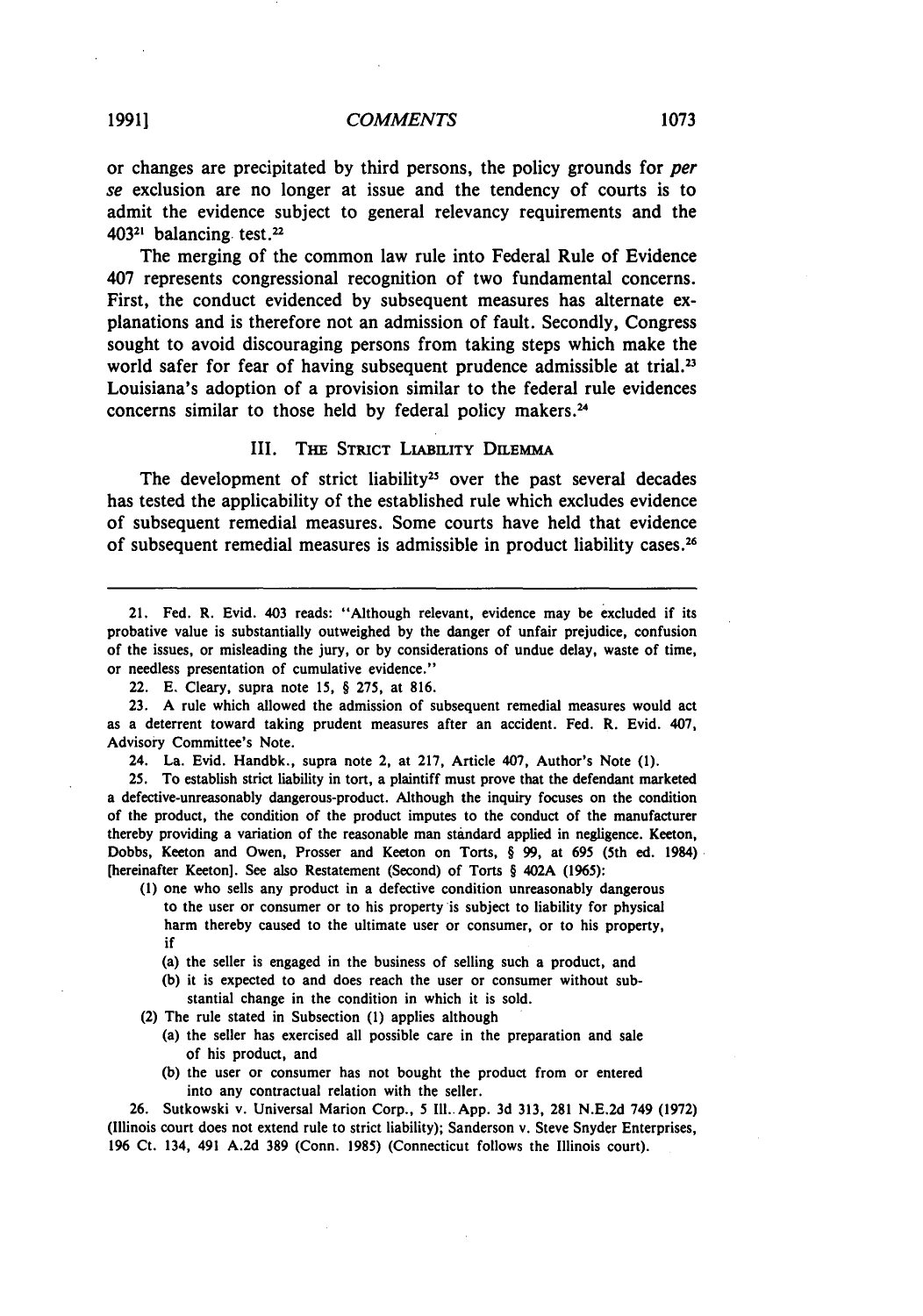The landmark case recognizing the strict liability exception is the California Supreme Court pronouncement in *Ault v. International Harvestor*.<sup>27</sup>

In *Ault,* the court explored the rationale behind the exclusionary rule and concluded that the policy considerations of encouraging subsequent safety do not extend logically to strict liability. The court reasoned that it would be antithetical to a manufacturer's interest to forego improvements in its product and risk additional lawsuits simply to avoid admitting possible liability in a single suit.<sup>28</sup> This rumination is based on the assumption that different economies of scale breed different policy considerations.

In terms of statutory analysis, the court noted the deletion of the phrase "strict liability" from the language of the California Evidence Code provision. 29 The court, reasoning *a contrario3°* in classic civilian fashion, found this deletion to be evidence of legislative intent to exclude strict liability from the parameters of the statute's general rule.<sup>31</sup>

Interpretation of Federal Rule 407 **by** the federal system has generated a split of authority. Two circuit courts, the Eighth and Tenth, have applied the *Ault* reasoning,<sup>32</sup> while the Fifth Circuit in *Granada Steel Industries v. Alabama Oxygen Company3* held that Rule 407 applies in strict liability cases. The *Granada Steel* court reasoned that evidence of subsequent repair or change has little relevance in determination of the ultimate issue in a strict liability case: whether the product was defective at the time of the accident.34 The focal point of the court's concern was a juror's ability to concentrate on the issue of defectiveness without being confused by the evidence of subsequent repair.<sup>35</sup> The court, reasoning *a pari ratione,36* concluded that since the relevancy concerns

29. Cal. Evid. C. § 1151 provides:

When after the occurrence of an event, remedial or precautionary measures are taken, which, if taken previously, would have tended to make the event less likely to occur, evidence of such subsequent measures is inadmissible to prove negligence or culpable conduct in connection with the event.

30. Rieg, Judicial Interpretation of Written Rules, 40 La. L. Rev. 49, 60 (1979): "This reasoning consists of turning around the statement of a text in order to draw a new inference therefrom and is, therefore, founded on the premise that if a text asserts something, it is supposed to negate the contrary."

31. 13 Cal. 3d at 120, 117 Cal. Rptr. at 816-17, 528 P.2d at 1152-53.

32. See Unterberger v. Snow Co., Inc., 630 F.2d 599 (8th Cir. 1980); Herndon v. Seven Bar Flying Service, Inc., 716 F.2d 1322 (10th Cir.), cert. denied, 466 U.S. 958, 104 **S.** Ct. 1970 (1983).

33. 695 F.2d 883 (5th Cir. 1983).

34. Id. at 887.

35. Id. at 888.

36. Levasseur, Materials for the Course in Louisiana Civil Law System, 342-1 (LSU

<sup>27. 13</sup> Cal. 3d 113, 117 Cal. Rptr. 812, 528 P.2d 1148 (1974).

<sup>28.</sup> Id. at 120, 117 Cal. Rptr. at 816, 528 P.2d at 1152.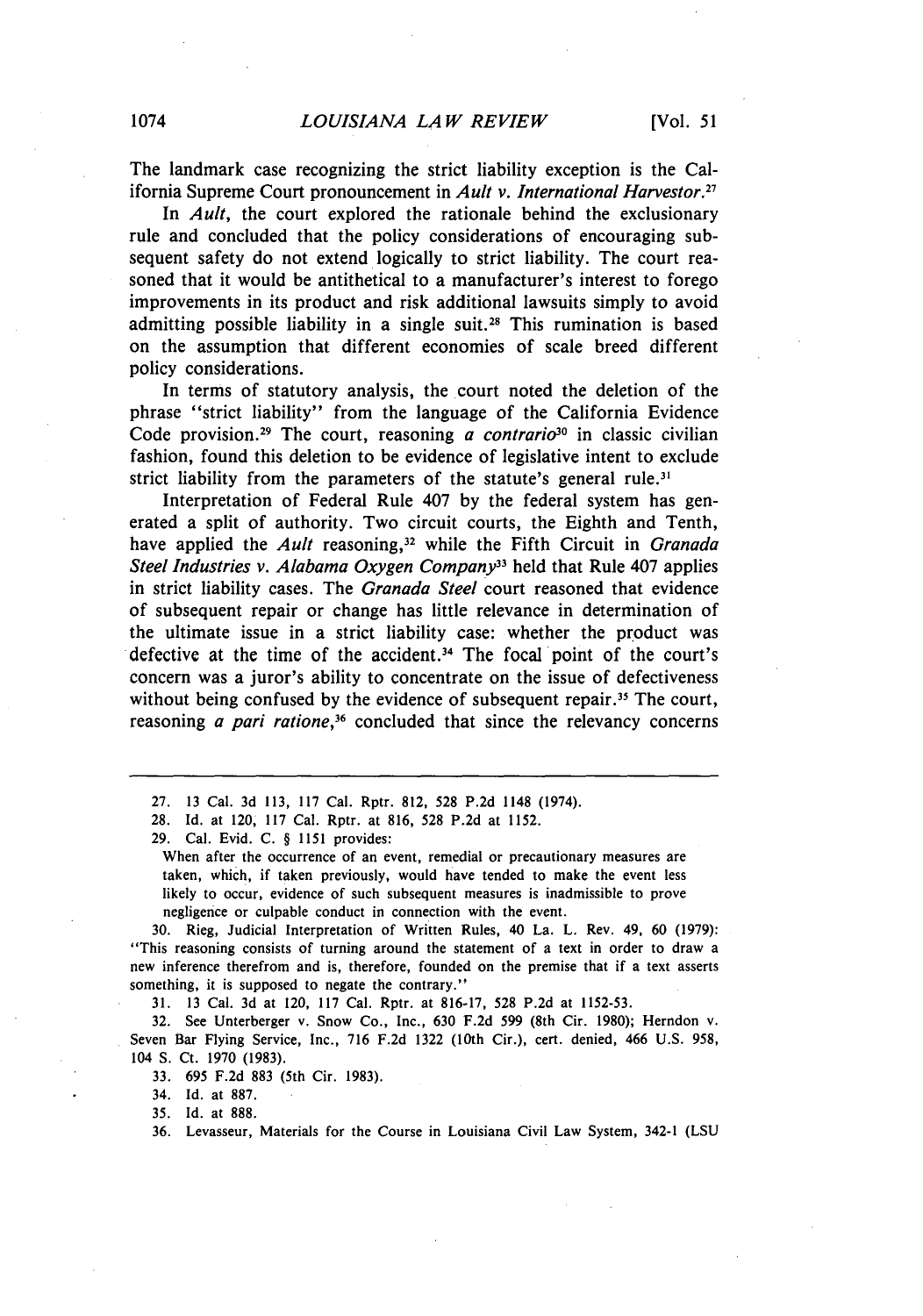embodied in Federal Rule 407 are the same in both product liability and negligence cases, the rule should be applied with equal vigor in both.

The analysis of the *Granada Steel* opinion avoids the perplexity of trying to assess whether the policy considerations of Rule 407 are inapplicable to strict liability defendants. By electing an across-the-board application of the rule to all tort cases, the court rejects the *Ault* court's precarious distinctions based on psychoanalyzing manufacturer behavior.

The Fifth Circuit view is shared by the majority of federal appellate courts which likewise require the exclusion of remedial measures in strict liability actions.<sup>37</sup> A fruitful discussion of the issue was articulated by the U.S. Fourth Circuit Court of Appeals in *Werner v. Upjohn Co.,* Inc.<sup>38</sup> In Werner, the plaintiff sought to introduce evidence that the defendant, a pharmaceuticals manufacturer, had published a subsequent warning which revealed that one of its drugs created dangerous side effects. The court conceded the 'existence of some distinction between negligence and strict liability but reasoned that a suit based on either theory is against the manufacturer and not the product.39 The *Werner* court refused to deny 407's evidentiary protection to a defendant based on a precarious distinction between product liability and pure negligence. Expressing the difficulty inherent in trying to differentiate negligence from strict liability, the court wrote:

The distinction between the two lessens considerably in failure to warn cases since it is clear that strict liability adds little in warning cases. Under a negligence theory the issue is whether the defendant exercised due care in formulating and updating the warning, while under a strict liability theory the issue is whether the lack of a proper warning made the product unreasonably dangerous. Though phrased differently the issue under either theory is essentially the same: was the warning adequate?<sup>40</sup>

**37.** Hall v. American Steamship Co., **688 F.2d 1062** (6th Cir. **1982);** Josephs v. Harris Corp., **677 F.2d 985 (3d** Cir. **1982);** Oberst v. International Harvestor Co., Inc., 640 **F.2d 863** (7th Cir. **1980);** Werner v. Upjohn Co., Inc., **628 F.2d 848** (4th Cir. **1980),** cert. denied, 449 U.S. **1080, 101 S.** Ct. **862 (1981).**

**38. 628 F.2d 848** (4th Cir. **1980).**

**39.** Id. at **857.**

40. Id. at **858.**

SBA 1981). This method of reasoning is used to extend a given rule of law applicable to a certain situation to a similar situation not specifically contemplated **by** the rule of law. Initially, one must first ascertain the "reason" for the given rule of law. Secondly, one must establish a similarity between the facts of the text of the given law and the facts of the unresolved problem. Thirdly, the proponent of expending the existing rule of law must demonstrate that the reasoning underlying the rule of law should be applied with equal vigor to the unprovided for situation. See also Loyacano v. Loyacano, **358** So. **2d** 304 (La. **1978).**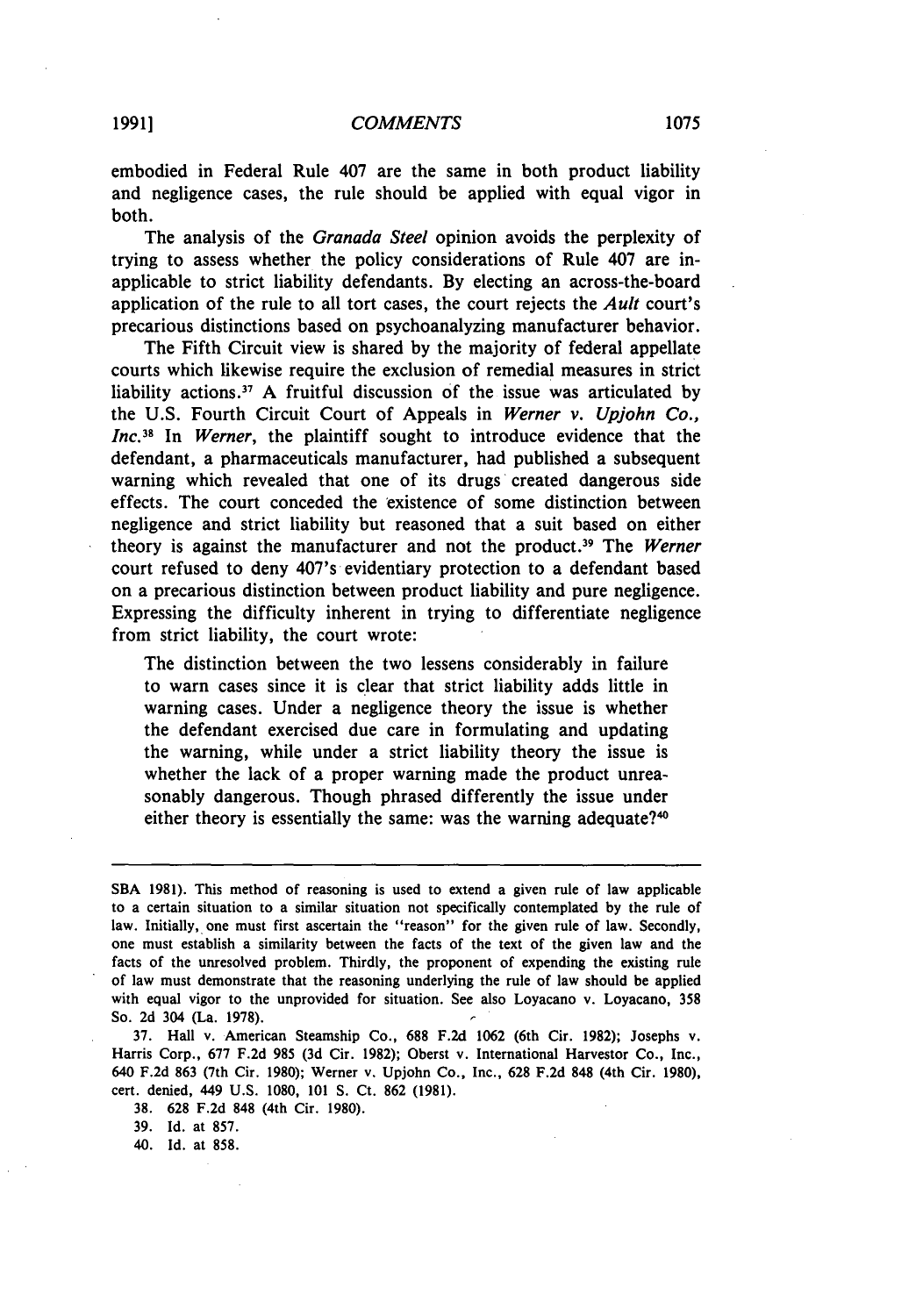Louisiana tort doctrine might necessitate an interpretation of the Louisiana Code of Evidence article 407 similar to that given the federal rule **by** the **U.S.** Fourth and Fifth Circuit Courts of Appeals. Since 407 unequivocally applies to exclude evidence of subsequent remedial measures to prove "negligence or culpable conduct,"<sup>41</sup> the starting point of interpretation should attempt to define the scope of "negligence or culpable conduct." Both the jurisprudence and the Louisiana Product Liability Act along with the exegesis of "fault" support applying 407 to all cases involving delictual liability.

Black's Law Dictionary defines "culpable conduct" as synonymous with "blameable" conduct or conduct "involving the breach of a legal duty or the commission of a fault."<sup>42</sup> In Louisiana, the Civil Code sets forth the basis of Louisiana's system of "fault" in the broadest of terms.'3 Legal scholars have suggested that all torts committed under Louisiana law are "fault" based including those committed under both strict and absolute liability.<sup>44</sup> One court has suggested that "fault" is a broad term which connotes "all conduct falling below a proper standard."<sup>45</sup> The Louisiana Supreme Court has opined that the civilian concept of "fault" encompasses "within itself the potentiality of growth." 46 Indeed, "fault" is often determined **by** courts according to statutory duties imposed **by** the legislature and judicially created duties of conduct developed in compliance with broad, general principles of legislative will.<sup>47</sup> As a result, Louisiana courts apply the term "fault" to all conduct which gives rise to delictual or quasi-delictual obligations, but "blameworthiness" and "moral wrongs" are rejected as too narrow a test for legal responsibility.<sup>48</sup>

During the days of ancient Rome, early civilians referred to the wilful harming of another as "dolus" while labeling the negligent harming of another as "culpa."<sup>49</sup> Today, the concept of liability based on

<sup>41.</sup> Lea v. Baumann Surgical Supplies, Inc., **321** So. **2d** 844 (La. **App. 1st** Cir. **1975),** writ denied, **325** So. **2d 279 (1976);** La. Code Evid. art. 407 comment **(b).**

<sup>42.</sup> Black's Law Dictionary 341 (5th ed. **1979).**

<sup>43.</sup> La. Civ. Code art. **2315** reads: "Every act whatever of man that causes damage to another obliges him **by** whose fault it happened to repair it."

<sup>44.</sup> See authorities collected in Galligan, The Louisiana Products Liability Act: Making Sense of It **All,** 49 La. L. Rev. **629,** 640 n.66 **(1989).**

<sup>45.</sup> Williams v. Louisiana Machinery Co., Inc., **387** So. **2d 8, 11** (La. **App. 3d** Cir. **1980).**

<sup>46.</sup> Langlois v. Allied Chemical Corporation, 249 So. **2d 133, 137** (La. **1971)** (citing Stone, Tort Doctrine in Louisiana, **17** Tul. L. Rev. **159, 166).**

<sup>47.</sup> **Id.** at **137.** See also Tunc, Fault: **A** Common Name for Different Misdeeds, 49 Tul. L. Rev. **279 (1975).**

<sup>48.</sup> Langlois, 249 So. **2d** at **137.**

<sup>49.</sup> F. Stone, 12 Louisiana Civil Treatise: Tort Doctrine **§** 59a, at **81 (1977)** [hereinafter Stone].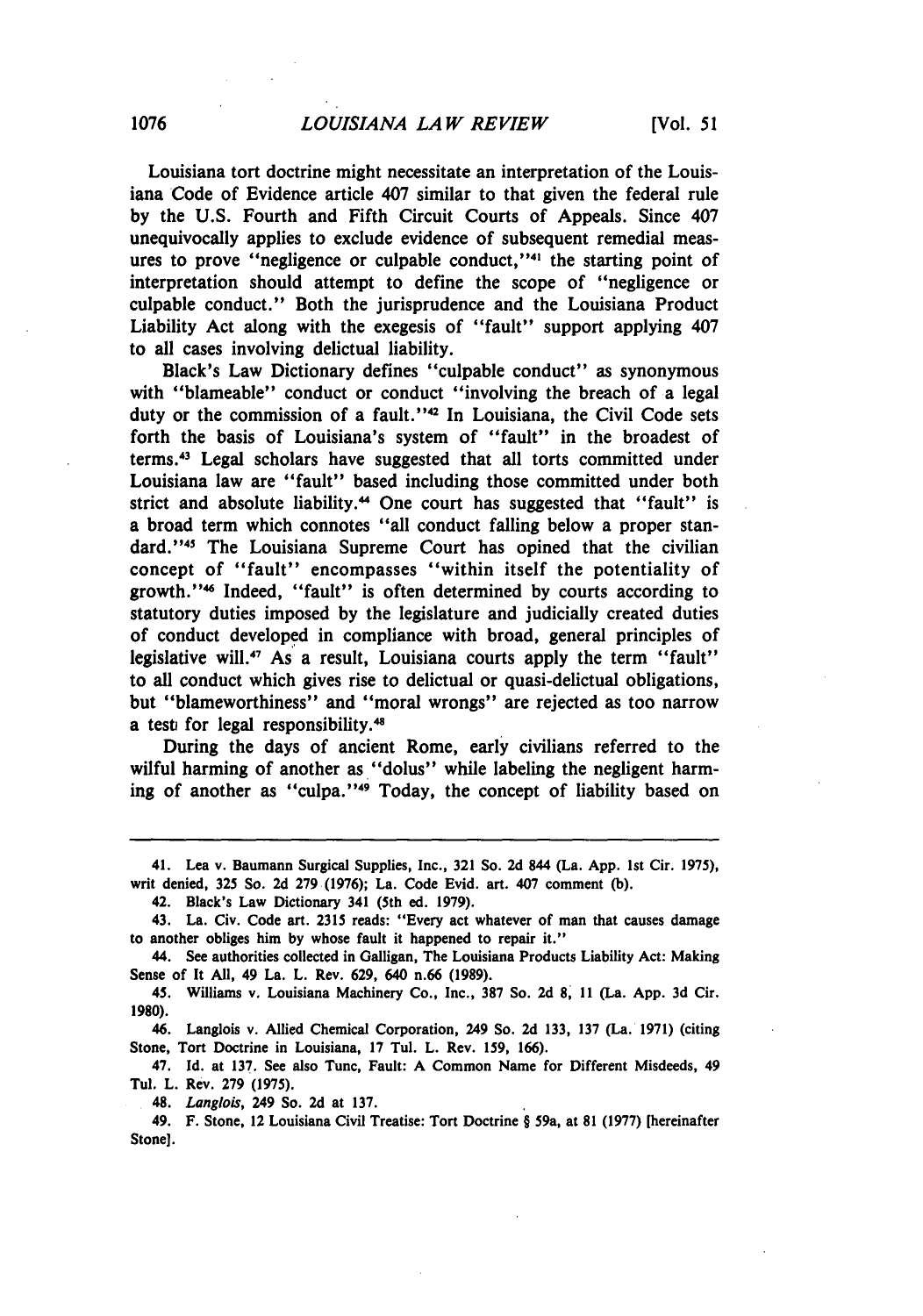## *COMMENTS* **1991] 1077**

fault expects each person in society to conform "with generally accepted standards of the society in which he lives" with courts determining where fault lies in a given situation.<sup>50</sup> Although liability based on "fault" has evolved greatly since the days of the Romans, modern day Louisiana courts still use the term "culpability" to describe the assignment of fault even in cases of strict liability.<sup>51</sup> For example, in determining whether a thing poses an unreasonable risk of harm under Louisiana Civil Code article **2317,** the same courts consider "the degree of culpability assignable to each party's conduct."<sup>52</sup> Under this view, one might say that "culpability" is synonymous with the breach of a legal duty whether that duty be legislatively or judicially imposed.

Louisiana Code of Evidence article 407 does not resolve the difficulty of distinguishing between negligence or culpable conduct and other theories of liability. The official comments to the article state that 407 is inapplicable if the substantive law underlying the case is based on any theory other than negligence or culpable conduct.<sup>53</sup> The comment purposefully does not define those distinctions and does not expressly exclude "strict liability" and "product liability" from the parameters of "culpable conduct" or "negligence." This approach is wise in light of the inability of judges and tort scholars to clarify the distinctions between theories of delictual liability.<sup>54</sup> The comment is helpful in assessing admissibility once the conduct is defined as culpable or non-culpable, but the realm of tort law is suggested as the source for resolving ambiguities which arise in defining tort liability.

Viewing culpability as "blameworthiness" resolves the issue **by** restricting the application of 407 to causes of action based exclusively on

**50.** Stone, supra note 49, § 59a, at **82.**

**52.** Verrett v. Cameron Telephone Company, 417 So. **2d 1319, 1325-26** (La. **App. 3d** Cir. **1982).**

**53.** La. Code Evid. art. 407 comment **(b).**

54. V. Palmer, **A** General Theory of the Inner Structure of Strict Liability, **62** Tul. L. Rev. **1303, 1306 (1988).** Professor Palmer writes:

Guided only **by** intuition, strict liability has been a concept without a rudder, sailing a boundless sea. In court decisions, philosophical debates, legislative reform, and historical studies, the greatest uncertainty surrounds its meaning. The need to understand the nature of this nebulous notion is not simply a matter of intellectual curiosity. Our inability to define strict liability or to state its affirmative criteria undermines the foundation of the subject and renders suspect every assertion about it.

**<sup>51.</sup>** "Quite to the contrary, the plaintiff's negligence should carry more, not less, consequence when the defendant is strictly liable, but less culpable than the plaintiff." Dorry v. Lafleur, **399** So. **2d 559, 560** (La. **1981).** See also Turner v. Bucher, **308** So. **2d 270, 272** (La. **1975).** "In the Louisiana Projet of **1825,** as well as in the Code of **1825,** the single long article delineating the liability of persons occupying positions of responsibility for others was broken into several articles. When this was done, a drastic change was made in the condition for culpability." (Emphasis added).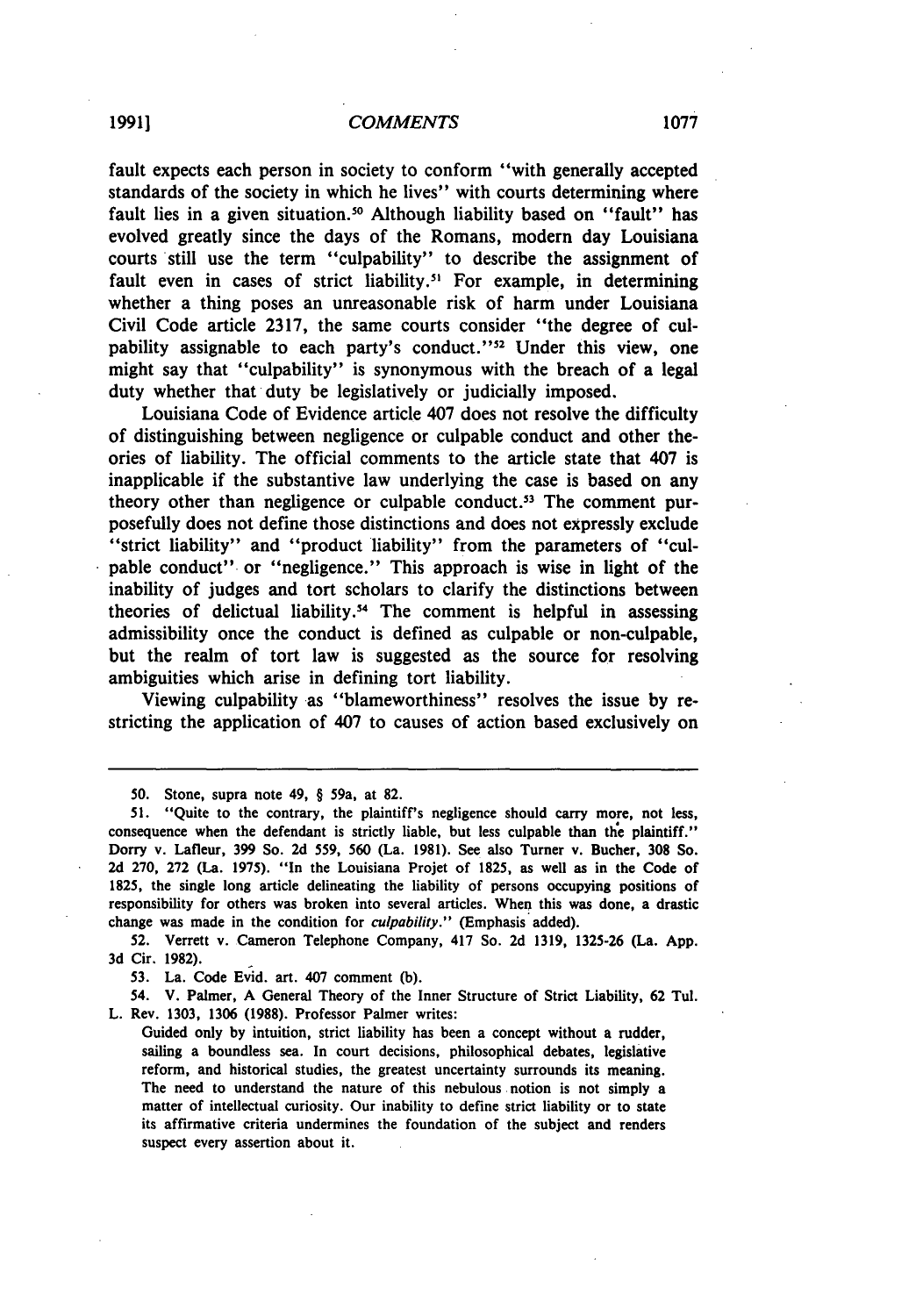human conduct whether it be **by** act or omission. However, it can also be asserted that all delictual liability is "blameworthy." The blame need not arise from the negligence of the tortfeasor, but may result from the danger of the activity engaged in **by** the tortfeasor or the relative economic position of a manufacturer to absorb losses caused **by** its products. It is unpersuasive to eschew extension of "blameworthiness" to strict and product liability simply because the process of determining liability is different. The end result of all tort cases is a determination of "fault" which implies that a losing defendant has not measured up to societal expectations in a specific instance.

Utilizing this model also begets the question of whether this is a fair and consistent interpretation of 407. **If** a-plaintiff alleges both strict liability and negligence as bases of recovery in an action, it might not be possible to avoid juror confusion when the evidence is ruled admissible for one theory of recovery and inadmissible for the other. Both actions place responsibility on the person whether through conduct, relational interest, or ownership of the dangerous thing or building.<sup>55</sup> Although common law strict liability is "no fault" in the sense that the sole inquiry is on the product and not the manufacturer's behavior,<sup>56</sup> Louisiana jurisprudence has consistently held that the duty is the same in strict liability and ordinary negligence cases, although the process for determining the existence of the duty is different.<sup>57</sup>

The language of the Louisiana Product Liability Act<sup>58</sup> presents a plausible argument for applying Louisiana Code of Evidence article 407 to cases arising under the Act. The Act provides that conduct or circumstances that give rise to a cause of action under its provisions constitute "fault" within the meaning of Louisiana Civil Code article **2315.19** The Act is the exclusive remedy for recovery against manufacturers for injury from defective products, and the Act uses the word "conduct" to describe "fault" in the context of product liability. <sup>6</sup> 0 The language of the Act creates a legal duty preventing manufacturers from placing unreasonably dangerous products into the stream of commerce, yet the Act avoids the terms "negligence" and "strict liability."<sup>61</sup> The

**58.** La. R.S. **9:2800.51-.59 (1990).**

**59.** La. R.S. **9:2800.52 (1990).** The Louisiana Product Liability Act became effective September **1, 1988. 1988** La. Acts 64 § **1.**

**60. Id.**

**61. Id.**

**<sup>55.</sup>** La. Civ. **Code** art. **2315** requires the man to repair the damage caused **by** his fault.

**<sup>56.</sup>** Keeton, supra note **25,** § **99,** at **695.**

**<sup>57.</sup>** Dodson v. Webster Parish Police Jury, 564 So. **2d 760,** 764 (La. **App. 2d** Cir.), writ denied, **567** So. **2d 1127 (1990);** Charles v. Bill Watson Hyundai, Inc., **559** So. **2d 872, 875** (La. **App.** 4th Cir.), writ denied, 563 So. **2d** 1154 **(1990);** Bell v. State, 553 So. **2d 902, 907** (La. **App.** 4th Cir. **1989).**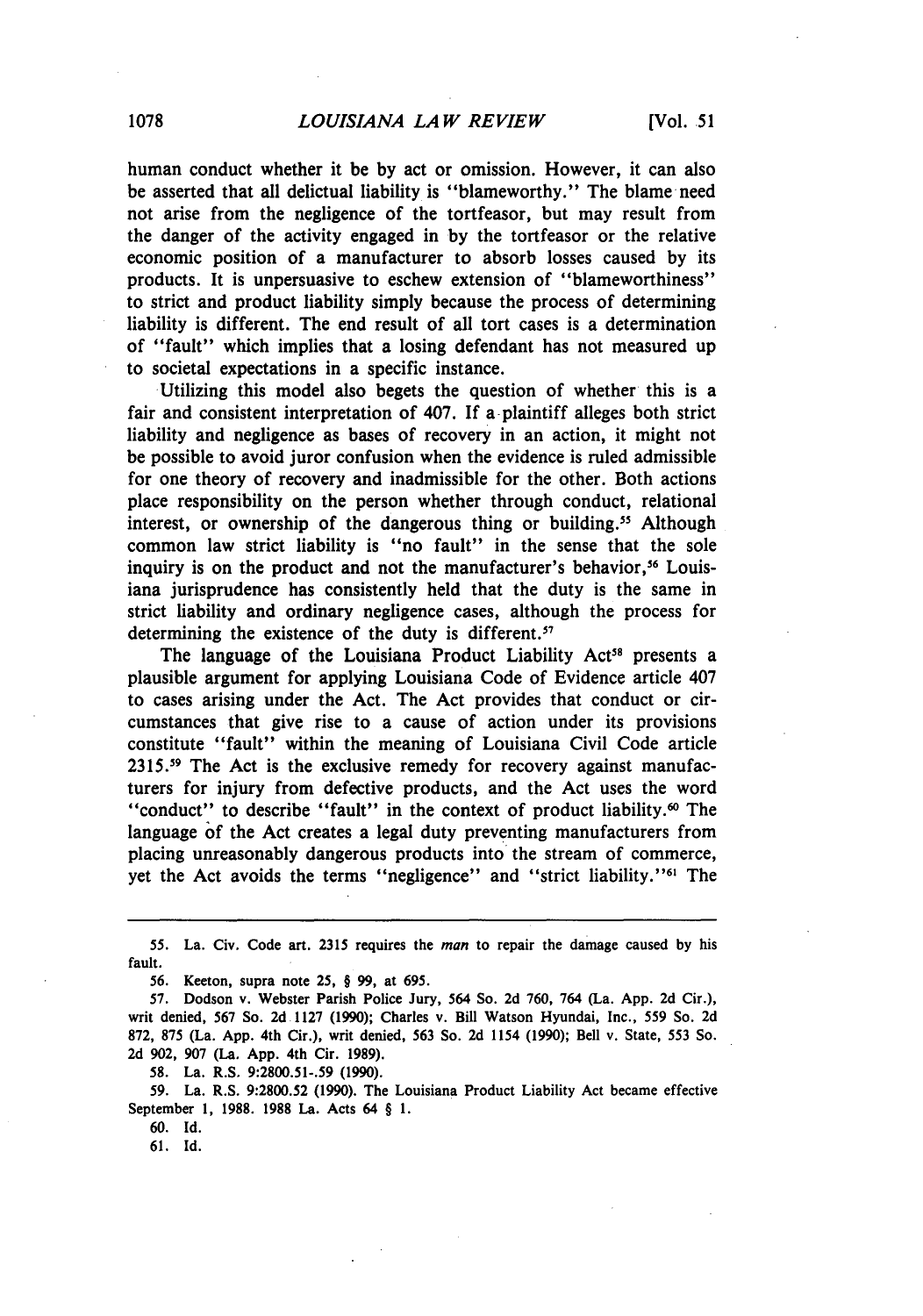## *COMMENTS* **19911 1079**

only label gleaned from the language of the Act is "liability for manufacturers of products."<sup>62</sup> Violation of the legal duty found in the Act is "fault" under Louisiana tort doctrine and is, therefore, "culpable conduct" if one finds culpability subsumed in the concept of fault.

The practical result of the affirmative defenses found in the Act is to create a negligence inquiry which allows the manufacturer to escape liability if it did not and could not have known of a safer design alternative or warning which could have prevented the accident. 63 The plaintiff need not show that the manufacturer was negligent to recover, but the defendant can avoid liability upon a showing of non-negligence. This scheme effectively shifts the burden of proof and creates a negligence inquiry. $<sup>64</sup>$  If the plaintiff uses a subsequent design change or new</sup> warning to rebut the defendant's unknowability defense, then the core purpose of the rule is violated and the evidence is used to show the manufacturer's negligence. In design and warning cases, the Act walks the middle ground between negligence and strict liability. <sup>65</sup>

The availability of victim fault as a defense in product liability and strict liability further blurs the distinction between negligence and strict liability and provides another plausible argument for extending 407 to all tort cases.<sup>66</sup> The issue of victim fault allows evidence of the plaintiff's conduct to shift the focus away from the alleged defects, and directs attention to the other facts in the case. Analysis of the plaintiff's behavior in a case where victim fault is raised is similar to the analysis of a defendant's behavior in a negligence action.

The historic notions behind 407 might permit viewing "culpable conduct" as a shibboleth for all delictual liability. At common law, the idea of strict liability was not early recognized and torts arose from either the negligent or wilful acts of the tortfeaser.<sup>67</sup> Allowing evidentiary

**65.** One possible way of avoiding the problems addressed **by 407** is to allow the subsequent warning or design change to come into evidence without attributing the remedial measure to the defendant facing potential liability. The subsequent change can be offered to show the knowability of the design or warning change and feasibility of such a change. The evidence would be admissible upon a showing of relevancy under 401 and the 403 balancing test.

**66.** La. Civ. Code art. **2323;** Bell v. Jet Wheel Blast, 462 So. **2d 166** (La. **1985)** (Comparative fault should be assessed on a case **by** case basis in order to provide consumers with an incentive to use a product safely.).

**67.** Oliver Wendell Holmes, Jr., The Common Law and Other Writings **79-80 (1888).**

<sup>62.</sup> Id.

**<sup>63.</sup>** La. R.S. **9:2800.59 (1990).**

<sup>64. &</sup>quot;Overall, in view of the character of the manufacturer's foregoing affirmative defenses, the manufacturer's duty under the new Products Liability Act appears, in practical effect, to be a negligence standard. In measuring the manufacturer's design liability, the focus of the new Act is on the manufacturer's conduct and knowledge equally as much as the focus is on the product itself." Crawford and McDonald, Product Liability for Design, **50** La. L. Rev. **531, 552 (1990).**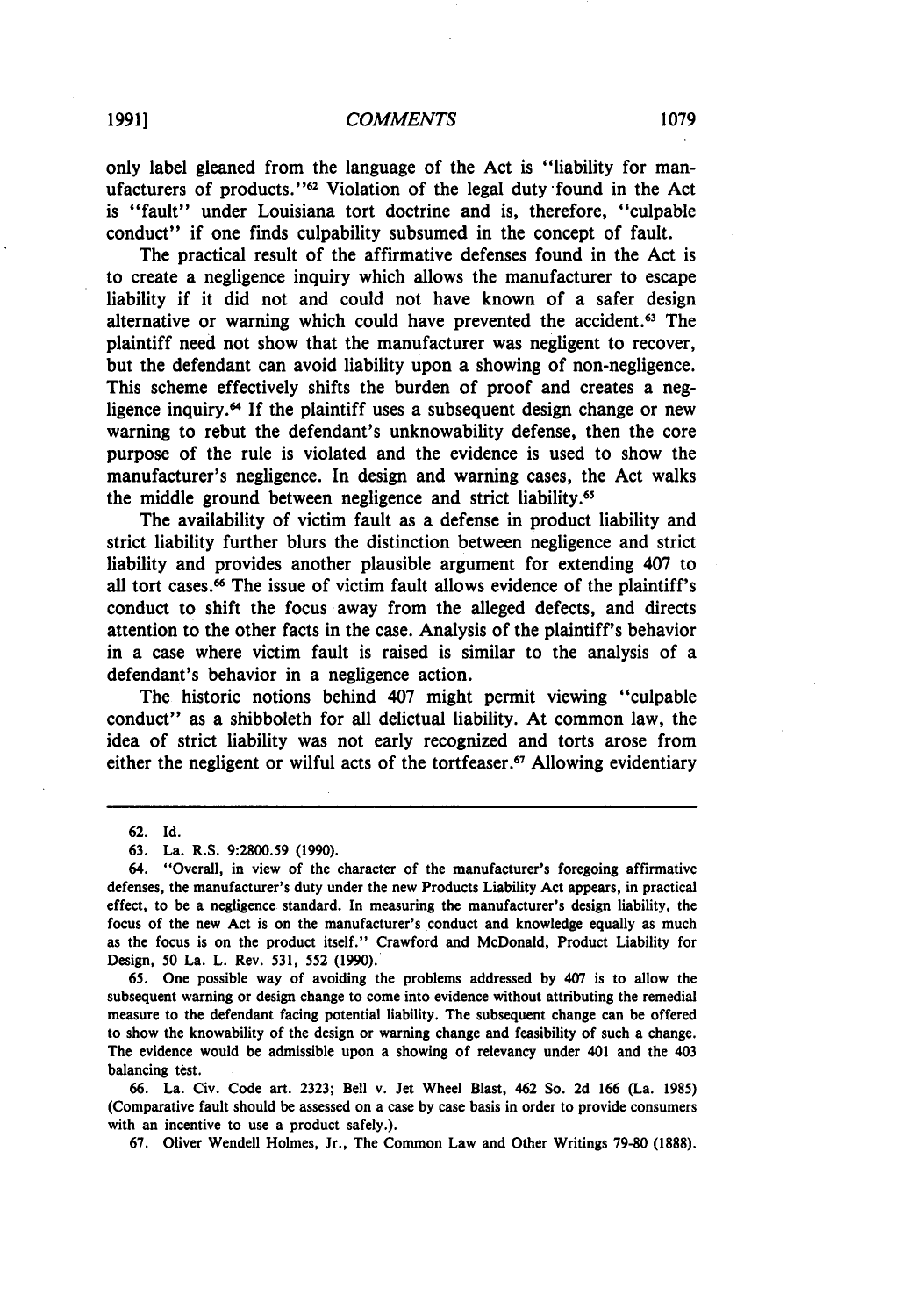protections to escape the evolution of tort law appears unjust. As the law of torts expands to permit recovery based on novel theories, the law of evidence should attempt to synthesize its rules in order to ensure fairness among litigants. The distinctions between theories of tort recovery are simply not clear enough to deny 407's evidentiary protection to some classes of defendants and not to others. Sweeping application of Louisiana Code of Evidence article 407 to all delictual and quasidelictual actions might avoid anachronistic application of evidence law which occurs when the evidence rules fall behind developments in the substantive law of torts.

Prior to the enactment of the Louisiana Code of Evidence, the Louisiana Supreme Court grappled with the issue of a product's subsequent modifications in *Toups v. Sears Roebuck and Company."* The plaintiffs in *Toups* brought a product liability action against the manufacturer of a water heater which ignited into a flash fire that severely burned the plaintiff's three year old son. The water heater was located in a small shed behind the Toups family residence. The shed also housed a container of gasoline which produced vapors that were ignited **by** the water heater's pilot light. The water heater bore no warning to caution against storage of flammable liquids close to the water heater. After the accident, Sears added such a warning to its heater.<sup>69</sup>

**A** unanimous court held that the rule excluding subsequent remedial measures has no place in the field of product liability where warnings or alternative designs are at issue. 70 First, the court accepted the *Ault* reasoning that the policy considerations behind the rule are not germane when strict liability is involved.<sup>71</sup> Secondly, the court concluded that the California court's position was in accord with proposed Louisiana Code of Evidence article **40772** which had yet to be put in its present form and adopted. Since the earlier proposed form of 407 was in accord with prior Louisiana law, said the court, 407 added nothing substantial to the analysis because prior Louisiana law did not extend the rule to nonnegligence cases.<sup>73</sup> Thirdly, the court found that the evidence was relevant because it might have persuaded the jury of the warning's necessity.<sup>74</sup> The supreme court reversed the appellate court finding which had ex-

**73. Id.** at **817-18.**

74. **Id.** at **818.**

**<sup>68. 507</sup>** So. **2d 809.**

**<sup>69. 507</sup>** So. **2d 809, 811.**

**<sup>70.</sup> Id.** at **818.**

**<sup>71.</sup> Id.** at **816-17.**

**<sup>72.</sup>** The article proposed **by** the Louisiana State Law Institute used the identical language found in Federal Rules of Evidence 407. The proposed article facing the court in *Toups* was the article proposed **by** the Law Institute and not the rule finally adopted **by** the legislature for inclusion in the Louisiana Code of Evidence.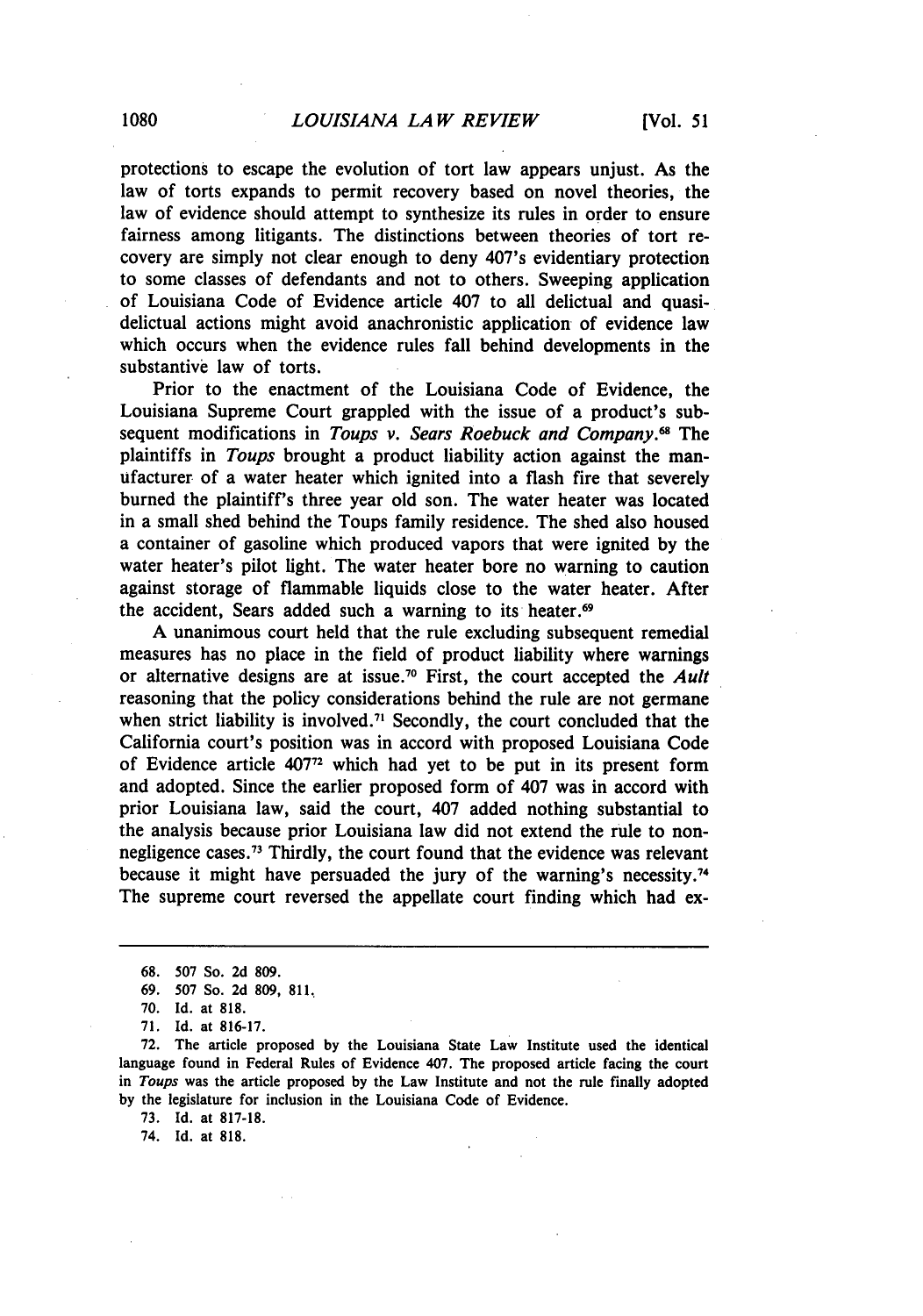onerated the manufacturer, and the case was remanded to the court of appeal to fix the quantum of damages.<sup>75</sup>

With the adoption of the Louisiana Code of Evidence, the holding of *Toups* might be reconsidered for several reasons. The court's finding that admission of such evidence is in accord with prior Louisiana law is unfounded. Prior jurisprudence excluded evidence of subsequent remedial measures to prove negligence.7 <sup>6</sup>**No** Louisiana legal authority has made exception for strict liability cases and at least one Louisiana appellate court, in an opinion not cited in *Toups,* upheld exclusion of such evidence in a tort action against a manufacturer for allegedly defective brakes. 77 In addition, the *Toups* court relied on authority from other jurisdictions but ignored the contrary federal jurisprudence which interpreted the same rule.

The mere fact that the rule excluding evidence of subsequent remedial measures did not apply should not have automatically resulted in admission of the subsequent modifications into evidence. For the evidence to be deemed admissible, it must be relevant and the relevance must not be substantially outweighed **by** the possibility of juror confusion and prejudice to the defendant.<sup>78</sup> The court, without any clear explanation, simply concluded that the evidence was probative of the manufacturer's duty to provide a warning.<sup>79</sup>

The trial court in *Toups* excluded the evidence because the court concluded the prejudice outweighed any probative value that the evidence might have provided. In reviewing the trial court's decision to exclude the warning, the supreme court should not have disturbed the trial court's ruling absent a clear abuse of discretion.<sup>80</sup> By overruling the trial judge without discussion of the prejudice issue, the supreme court implies that exclusion of such evidence based on Louisiana Code of Evidence article 403 is a clear abuse of trial court discretion as a matter of law. This observation is buttressed **by** the fact that the court chose not to remand the case for a new trial and allow the defendant to rebut the evidence of the subsequent warning. The thrust of this analysis portends that trial judges apparently may not exclude evidence of subsequent modifications under the authority of either Louisiana Code of Evidence article 407 or article 403 because of its potential to persuade a jury of the defendant's fault.

- **77.** Landry v. Adam, **282** So. **2d 590** (La. **App.** 4th Cir. **1973).**
- **78.** State v. Ludwig, 423 So. **2d 1073, 1977** (La. **1982).**
- **79. 507** So. **2d 809, 818.**
- **80.** State v. Chaney, 423 So. **2d 1092** (La. **1982).**

**<sup>75.</sup> Id.** at **819.**

**<sup>76.</sup>** See Note, Toups v. Sears Roebuck and Co.: Re-Assessing Admissibility of Subsequent Remedial Measures in a Products Liability Suit, 48 La. L. Rev. **985, 997** n.71 **(1988).**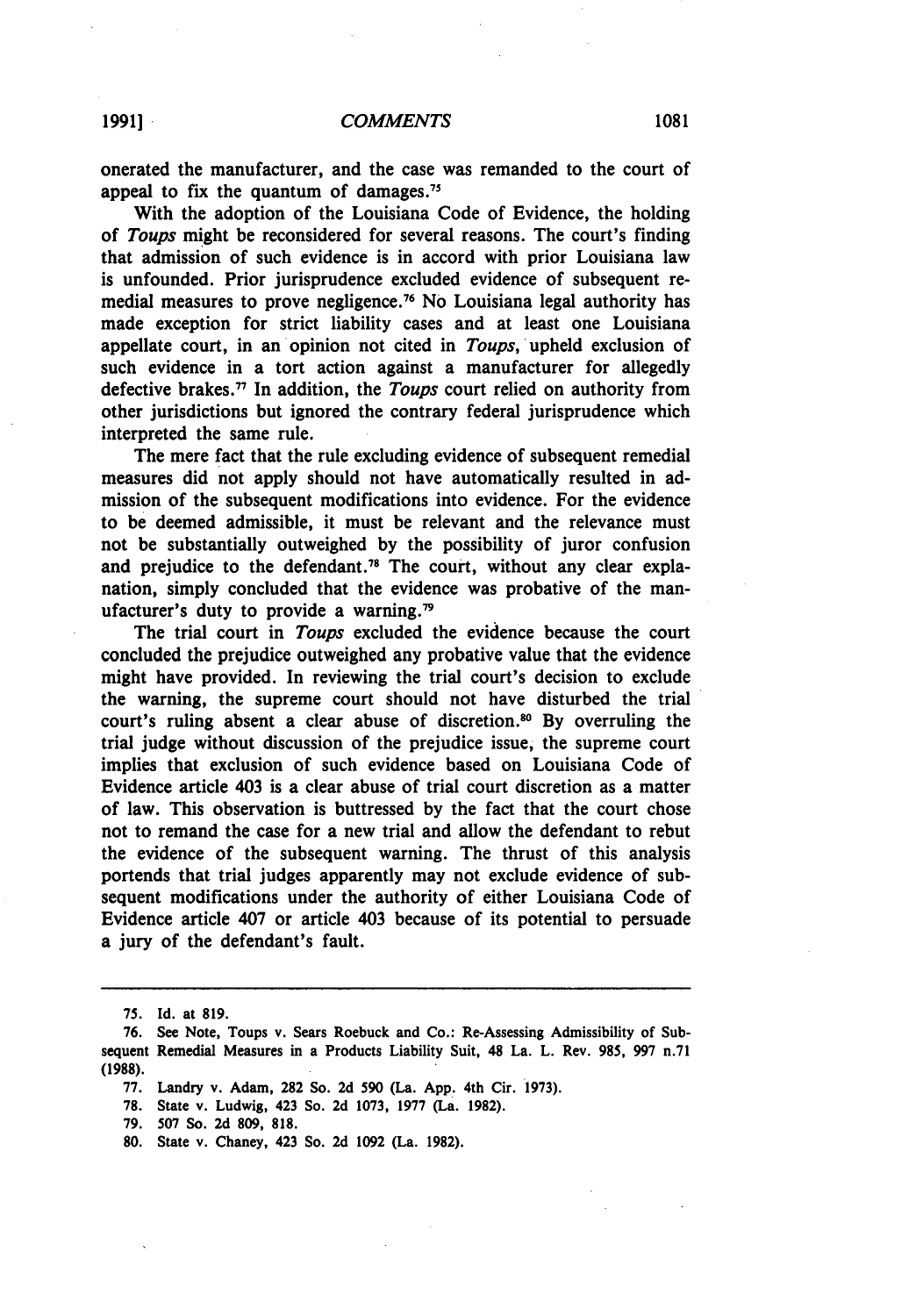*Toups* might be limited by the holding expressed in the actual opinion which reads: "In a strict product liability case, evidence of such remedial measures should be allowed insofar as they are relevant in establishing what the manufacturer knew or should have known."<sup>81</sup> Such a statement places the court's reasoning on the horns of a dilemma. The court stated earlier in the opinion that a manufacturer is conclusively presumed to know of the defects of its product.<sup>82</sup> If that proposition is true, then evidence of the manufacturer's knowledge is never relevant because "knowledge" is not a disputed issue in the case. On the other hand, if knowledge is an issue in the case, then the action is no longer one purely concerned with strict liability. "Constructive knowledge" inquiries focus on the manufacturer and not the product, so that culpability becomes an issue. If culpability is an issue, then 407 applies to exclude the evidence. Under either scenario, evidence of subsequent remedial measures should have been inadmissible according to the rule utilized by the court.

It is evident that a *Toups* interpretation of Louisiana Code of Evidence article 407 will encourage forum shopping by plaintiffs asserting a cause of action under product liability. Defendant manufacturers will remove cases when possible to federal court to avoid the evidentiary handicap that *Toups* imposes. Conversely, plaintiffs will probably name local sellers in their suit to avoid diversity of citizenship thereby litigating the issue in Louisiana courts bound to apply the *Toups* rule. Both federal and state courts will apply the Louisiana Product Liability Act substantively in Louisiana, $83$  but the evidentiary rules work differently against defendants in Louisiana state court. Broad application of Louisiana Code of Evidence article 407 avoids such an anomalous result.

Notwithstanding a broad interpretation of Louisiana Code of Evidence article 407, it is possible for the balancing test of Louisiana Code of Evidence article 403 to ameliorate resulting unfairness which results from the difference in rules in two forums. Such an approach lacks the certainty of allowing the legislative determination of Louisiana Code of Evidence article 407 to govern the admissibility of subsequent remedial measures since exclusion under 403 is determined according to the discretion of the trial court. The major problem with utilizing the 403 balancing process is the standard of review on appeal. If the admissibility is balanced using 403, the appellate court will afford the trial judge with a great deal of discretion.<sup>84</sup> However, the *per se* rules of nonadmissibility found in 407 give the trial judge much less discretion-

**<sup>81.</sup>** 507 So. **2d 809, 816-17.**

<sup>82.</sup> Id. at 816.

<sup>83.</sup> Erie Railroad Co. v. Tompkins, 304 U.S. 64, 58 S. Ct. 817 (1938).

<sup>84.</sup> Supra note 80.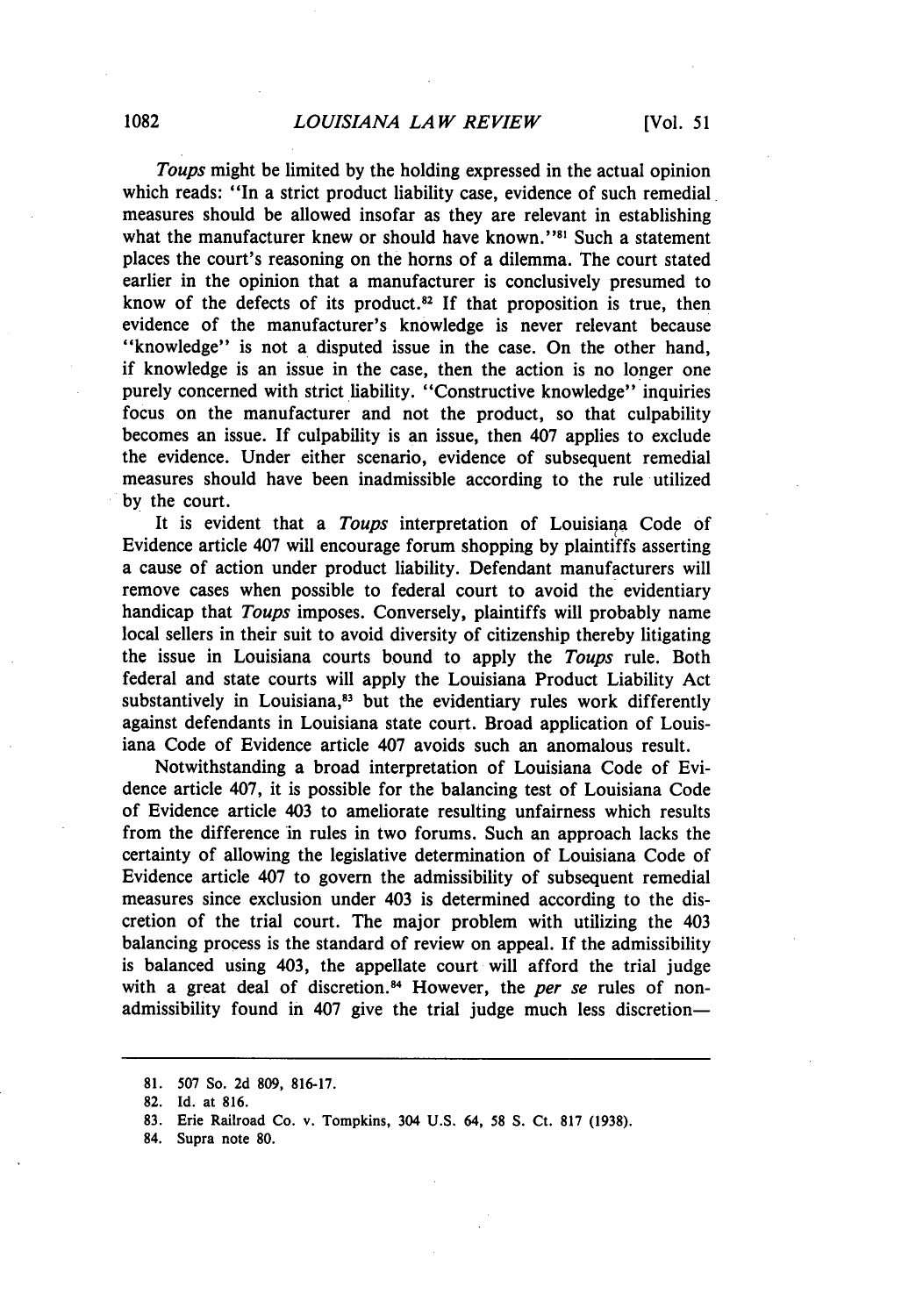presumably because the legislature does not want any balancing done with evidence excluded by 407. Efficiency is likewise undermined since plaintiffs will still be encouraged to "forum shop" in an attempt to utilize favorable Louisiana evidence law.

# IV. LOUISIANA CODE OF EVIDENCE ARTICLE 407: THE LAW GIVETH **AND THE LAW** TAKETH AWAY

The Louisiana version of 407 differs significantly from its federal counterpart in the language chosen for the second sentence of the article. First, exceptions to the general rule need not be controverted in order for the trial judge to allow their application. The absence of this requirement deviates from both the common law and the federal rule.<sup>85</sup> Secondly, the article allows evidence of subsequent remedial measures to show knowledge or authority, or to attack credibility. These areas of proof supplement exceptions in the federal rule which include evidence offered to prove ownership, control, and feasibility of precautionary measures.<sup>86</sup>

Under literal reading of the article, the exceptions, particularly the exception for evidence to show "knowledge," partially nullify the general rule excluding evidence of subsequent remedial measures to prove negligence because in a traditional negligence case against the owner of a thing, it is knowledge which gives rise to the duty to take reasonable steps to protect against injurious consequences resulting from the risk.<sup>87</sup> While the comments indicate the law is consistent with prior Louisiana law,<sup>88</sup> this writer is unable to find any prior existence of a "knowledge" exception. Likewise, if a court is assessing a claim against a vendor for selling an unreasonably dangerous product, knowledge of the potential danger is the key element in finding the defendant liable.<sup>89</sup> The general intent of the article is to exclude evidence of subsequent remedial measures to prove negligence, yet the "knowledge" exception seemingly consumes the general rule because a finding of "knowledge" is crucial to a finding of negligence.<sup>90</sup>

In a strict liability case, one standard for determining liability is to presume the owner's knowledge of the risk presented by the thing under the owner's control.<sup>91</sup> In light of this presumption, the court must still assess the reasonableness of the owner's conduct "according to tradi-

89. La. Civ. Code art. 2545; Harris v. Atlanta Stove Works, Inc., 428 So. **2d** 1040 (La. App. 1st Cir.), writ denied, 434 So. 2d 1106 (1985).

<sup>85.</sup> See supra note 5. See also Hoffman and Zuckerman, supra note 7.

<sup>86.</sup> See Wigmore, supra note 16, § 283, at 158. See supra note 20.

<sup>87.</sup> Kent v. Gulf States Utilities, 418 So. 2d 493, 497 (La. 1982).

<sup>88.</sup> La. Code Evid. art. 407 comment (a).

<sup>90.</sup> Supra note 87.

<sup>91.</sup> Id.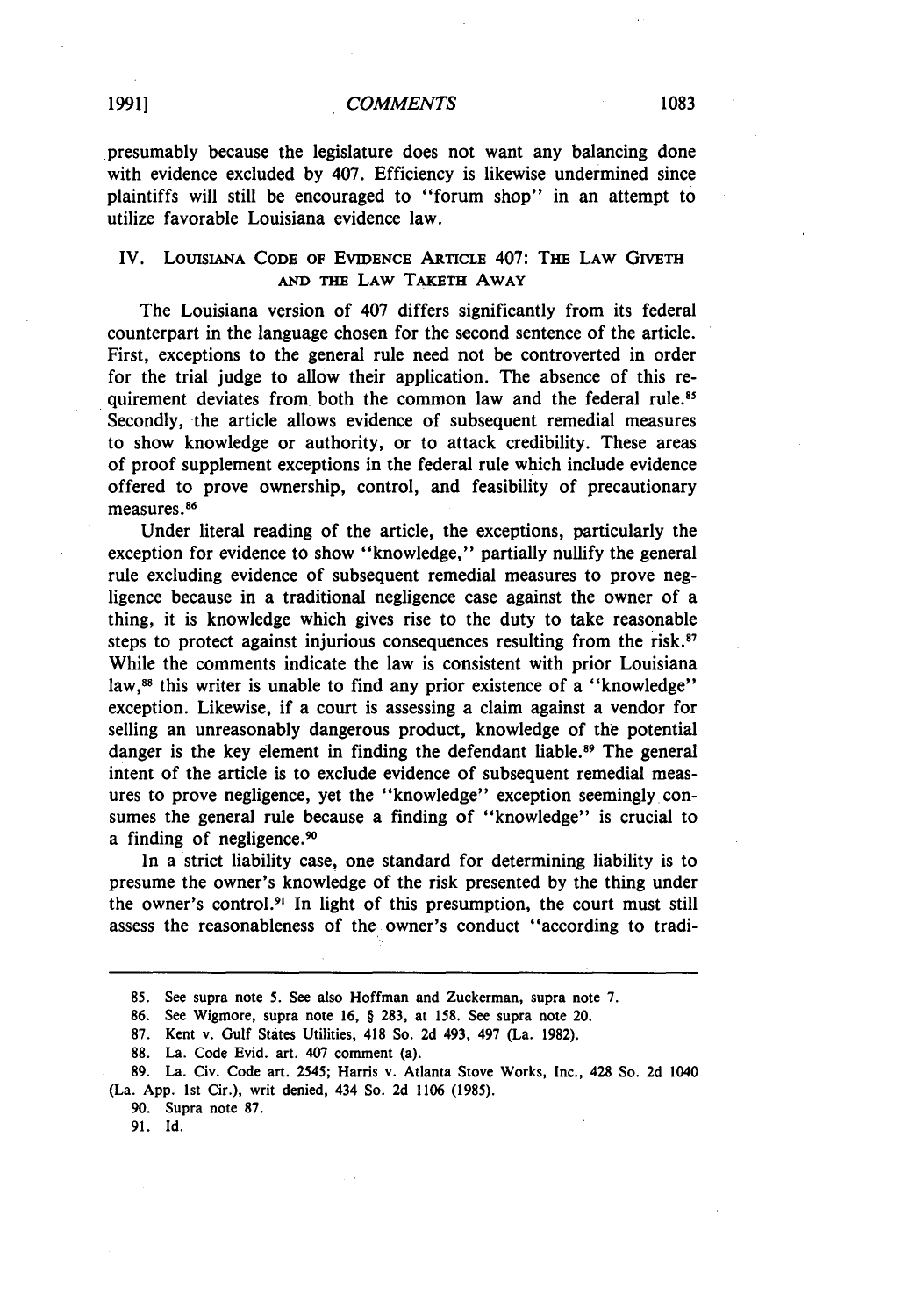tional notions of blameworthiness"<sup>22</sup> which include balancing the probability of risk occurring, the gravity of the consequences, and the burden of adequate precautions.<sup>93</sup> In determining whether a thing poses an unreasonable risk of harm under Louisiana Civil Code article **2317,** the court inquires as to blameworthiness and, in essence, culpability. The net effect is that 407 does not apply to many negligence cases because of the "knowledge" exception, yet it applies with full vigor to strict liability cases due to the inherent blameworthiness inquiries. Ironically, the addition of the "knowledge" exception exempts 407's applicability only in instances where "knowledge" is an issue.

Another possible problem is evident with the absence of the "if controverted" requirement for the exceptions' applicability. Commentators suggest that such problems can be resolved with the 403 balancing test.94 This approach leaves the deferential decision of admissibility with the trial court even though Louisiana Code of Evidence article 407 is premised on *per se* exclusion of such evidence. While the results may be the same under either Louisiana Code of Evidence articles 403 or 407, the process of assessing admissibility is subverted **by** diverting per se questions of admissibility to an analytic framework which balances competing interests. However, the commentators are persuasive in their assessment of ultimate admissibility since it is very doubtful whether uncontroverted issues will be allowed to supply the admission of otherwise inadmissible evidence.

Since the adoption **of** the Louisiana Code of Evidence, the First Circuit Court of Appeal has strictly applied the rule excluding subsequent remedial measures. The plaintiff in *Northern Assurance Company of* America v. Louisiana Power and Light<sup>95</sup> attempted to show corrective measures taken **by** an electrical company to recircuit electricity after electrical fires. The plaintiff was an insurance company subrogee attempting to collect reimbursement for benefits paid to the insured for a residential fire. The fire was allegedly caused **by** the residential supplier of electricity. The trial court admitted evidence of the corrective measures and the Court of Appeal reversed the ruling after applying the principles of Louisiana Code of Evidence article 407 **by** analogy to the case at the time of the trial.<sup>96</sup>

**<sup>92.</sup> Id.**

**<sup>93.</sup>** Verrett v. Cameron Telephone Company, 417 So. **2d 1319,** 1324 (La. **App. 3d** Cir. **1982).**

<sup>94.</sup> La. Evid. Handbk., supra note 2, at **227,** Author's Note 2.

**<sup>95. 561</sup>** So. **2d 770** (La. **App. 1st** Cir.), writ granted, **565** So. **2d** 422 **(1990).**

**<sup>96. 561</sup>** So. **2d 770, 773** (La. **App. 1st** Cir. **1990).**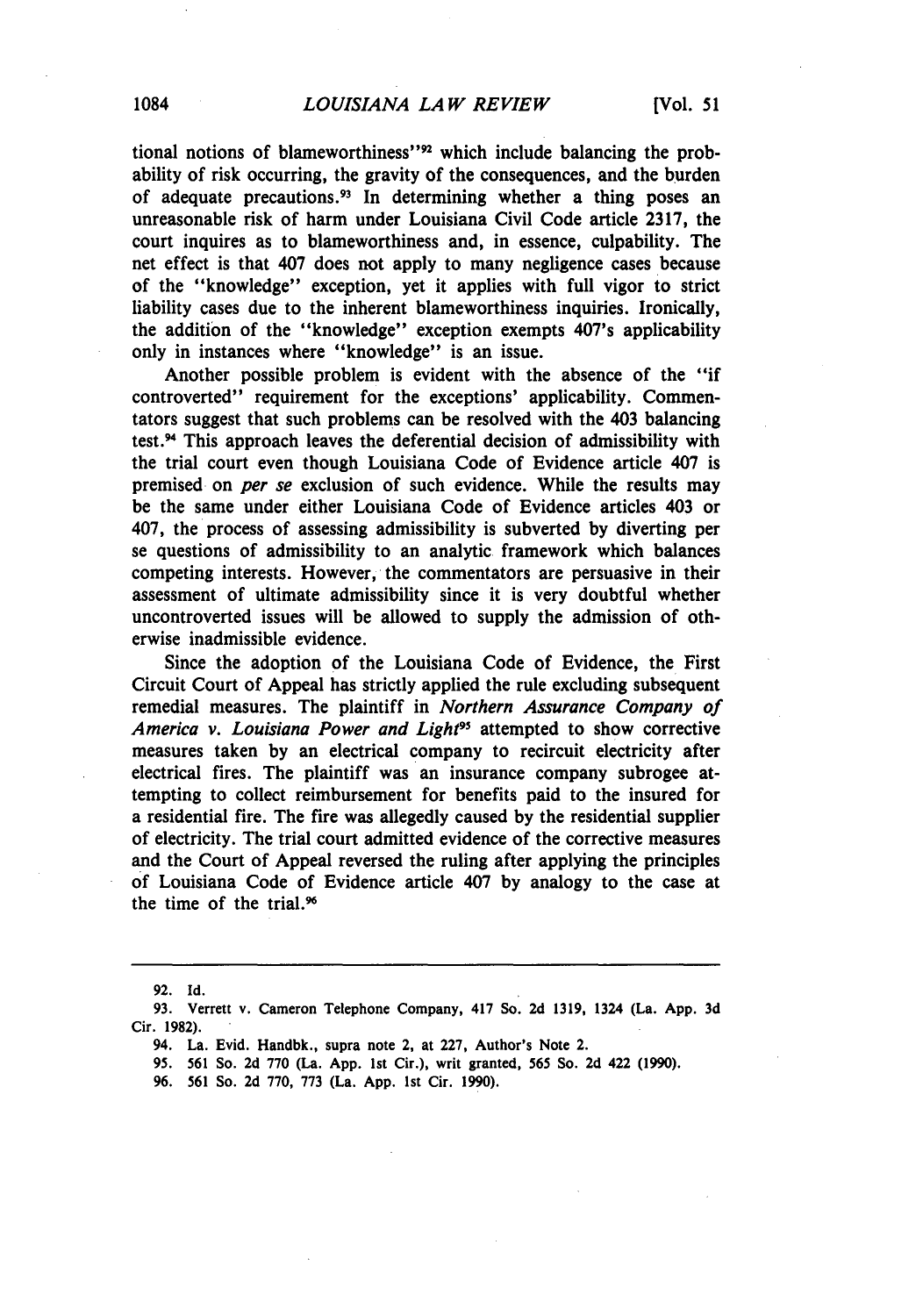In conclusion, the language of the article is clear. The careful choice of exceptions to the rule may indicate a legislative policy to narrow the rule's applicability to few circumstances when negligence is at issue. Absent legislative change in allowable exceptions to 407's general rule, it is questionable whether subsequent repairs will be excluded in negligence cases. However, since "knowledge" is not an issue in strict liability due to the fact that knowledge is imputed absent evidence to the contrary, the article should apply to all "blameworthiness" inquiries in those cases.

#### V. **CONCLUSION**

As the legal issues and policy considerations of Louisiana Code of Evidence article 407 become more entangled, it appears that considerable confusion has erupted in applying the rule. The first step in assessing the applicability of Louisiana Code of Evidence article 407 to unforeseen circumstances should focus on issues of relevancy. Relevancy should be a requisite condition for the admissibility of subsequent measures. **If** the relevancy concerns are the same in a strict liability case (in which applicability of article 407 may seem doubtful) as they would be in a negligence case (in which article 407 undoubtedly applies), then an *a pari ratione* interpretation of Louisiana Code of Evidence article 407 justifies the exclusion of subsequent remedial measures.

Courts which recognize the strict liability exception concentrate more on the policy consideration of favoring beneficial over detrimental human behavior. Attempts to distinguish between delictual theories of liability result in artificial distinctions which are not legally persuasive because all torts under Louisiana law possess degrees of culpability or negligence. Across-the-board application of Louisiana Code of Evidence article 407 to all tort litigation allows the legislative choice of exclusion to prevail, and the result is a greater emphasis on fairness and efficiency in dispute resolution and avoidance of needless speculation. However, in the light of the broad exceptions which accompany the general rule of 407, it seems questionable whether the present article is workable in light of its historical purpose.

*David M. Bienvenu, Jr.*